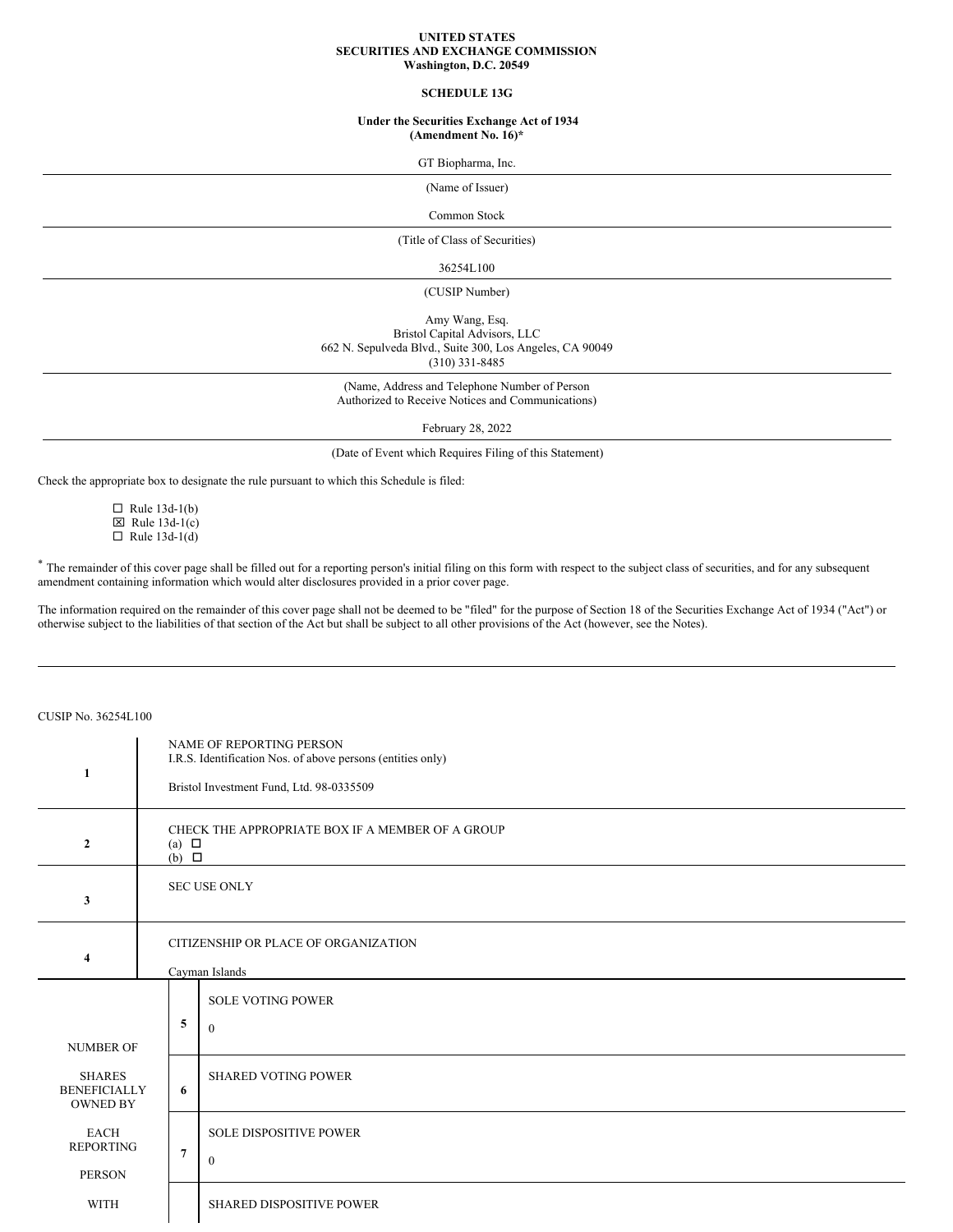| I<br>۰.<br>۰.<br>× |  |
|--------------------|--|
|                    |  |

|       | AGGREGATE AMOUNT BENEFICIALLY OWNED BY EACH REPORTING PERSON           |
|-------|------------------------------------------------------------------------|
|       | CHECK BOX IF THE AGGREGATE AMOUNT IN ROW (9) EXCLUDES CERTAIN SHARES * |
| $0\%$ | PERCENT OF CLASS REPRESENTED BY AMOUNT IN ROW (9)                      |
| CO    | <b>TYPE OF REPORTING PERSON</b>                                        |
|       |                                                                        |

2

# CUSIP No. 36254L100

| $\mathbf{1}$            | NAME OF REPORTING PERSON<br>I.R.S. Identification Nos. of above persons (entities only)<br>Bristol Capital, LLC 95-4717240 |   |                                           |  |
|-------------------------|----------------------------------------------------------------------------------------------------------------------------|---|-------------------------------------------|--|
| $\overline{2}$          | CHECK THE APPROPRIATE BOX IF A MEMBER OF A GROUP<br>(a) $\Box$<br>$(b)$ $\square$                                          |   |                                           |  |
| 3                       | <b>SEC USE ONLY</b>                                                                                                        |   |                                           |  |
| $\overline{\mathbf{4}}$ | CITIZENSHIP OR PLACE OF ORGANIZATION<br>Delaware                                                                           |   |                                           |  |
|                         | <b>NUMBER OF</b>                                                                                                           | 5 | <b>SOLE VOTING POWER</b><br>$\mathbf{0}$  |  |
|                         | <b>SHARES</b><br><b>BENEFICIALLY</b><br><b>OWNED BY</b>                                                                    | 6 | <b>SHARED VOTING POWER</b>                |  |
|                         | <b>EACH</b><br><b>REPORTING</b><br><b>PERSON</b>                                                                           |   | <b>SOLE DISPOSITIVE POWER</b><br>$\bf{0}$ |  |
| <b>WITH</b>             |                                                                                                                            | 8 | SHARED DISPOSITIVE POWER                  |  |
| 9                       | AGGREGATE AMOUNT BENEFICIALLY OWNED BY EACH REPORTING PERSON<br>$0\%$                                                      |   |                                           |  |
| 10                      | CHECK BOX IF THE AGGREGATE AMOUNT IN ROW (9) EXCLUDES CERTAIN SHARES *<br>$\Box$                                           |   |                                           |  |
|                         | PERCENT OF CLASS REPRESENTED BY AMOUNT IN ROW (9)                                                                          |   |                                           |  |

 $0\%$ **12** TYPE OF REPORTING PERSON CO

3

**11**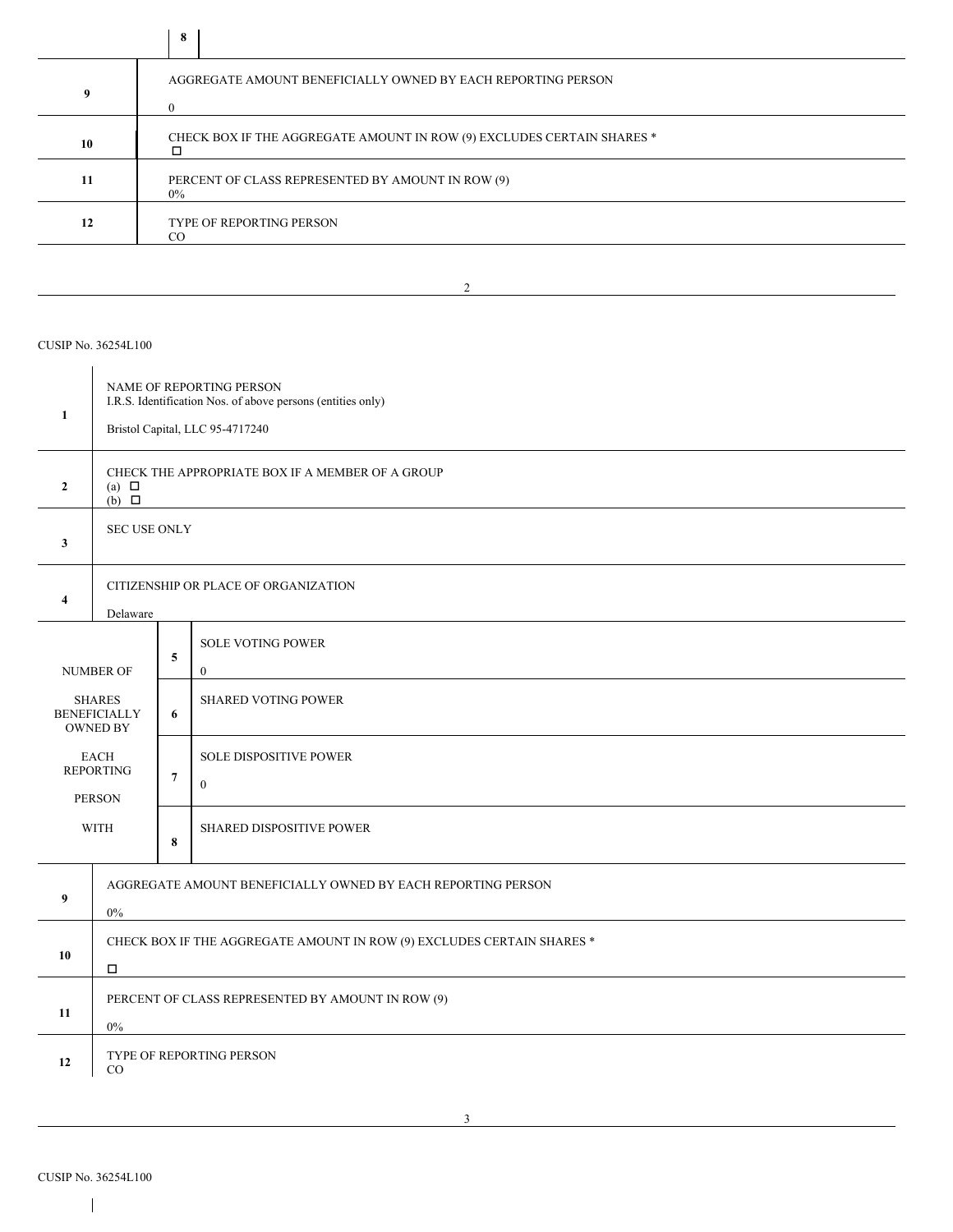| 1                       | <b>NAME OF REPORTING PERSON</b><br>I.R.S. Identification Nos. of above persons (entities only)<br>Paul L. Kessler |   |                                          |
|-------------------------|-------------------------------------------------------------------------------------------------------------------|---|------------------------------------------|
| $\overline{2}$          | CHECK THE APPROPRIATE BOX IF A MEMBER OF A GROUP<br>(a) $\Box$<br>$(b)$ $\square$                                 |   |                                          |
| 3                       | <b>SEC USE ONLY</b>                                                                                               |   |                                          |
| $\overline{\mathbf{4}}$ | CITIZENSHIP OR PLACE OF ORGANIZATION<br><b>United States</b>                                                      |   |                                          |
|                         | <b>NUMBER OF</b>                                                                                                  |   | <b>SOLE VOTING POWER</b><br>325,140      |
|                         | <b>SHARES</b><br><b>BENEFICIALLY</b><br><b>OWNED BY</b>                                                           |   | <b>SHARED VOTING POWER</b>               |
|                         | <b>EACH</b><br><b>REPORTING</b><br><b>PERSON</b>                                                                  |   | <b>SOLE DISPOSITIVE POWER</b><br>325,140 |
| <b>WITH</b>             |                                                                                                                   | 8 | SHARED DISPOSITIVE POWER                 |
|                         | AGGREGATE AMOUNT BENEFICIALLY OWNED BY EACH REPORTING PERSON                                                      |   |                                          |

| 9  | AGGREGATE AMOUNT BENEFICIALLY OWNED BY EACH REPORTING PERSON           |
|----|------------------------------------------------------------------------|
|    | $1.06\%$                                                               |
| 10 | CHECK BOX IF THE AGGREGATE AMOUNT IN ROW (9) EXCLUDES CERTAIN SHARES * |
|    | □                                                                      |
| 11 | PERCENT OF CLASS REPRESENTED BY AMOUNT IN ROW (9)                      |
|    | $1.06\%$                                                               |
| 12 | <b>TYPE OF REPORTING PERSON</b>                                        |
|    | IN                                                                     |

4

# CUSIP No. 36254L100

| 1                                                       | NAME OF REPORTING PERSON<br>I.R.S. Identification Nos. of above persons (entities only)<br>Diana Derycz-Kessler |   |                                     |
|---------------------------------------------------------|-----------------------------------------------------------------------------------------------------------------|---|-------------------------------------|
| $\overline{2}$                                          | CHECK THE APPROPRIATE BOX IF A MEMBER OF A GROUP<br>(a) $\Box$<br>$(b)$ $\square$                               |   |                                     |
| 3                                                       | <b>SEC USE ONLY</b>                                                                                             |   |                                     |
| $\overline{4}$                                          | CITIZENSHIP OR PLACE OF ORGANIZATION<br><b>United States</b>                                                    |   |                                     |
| <b>NUMBER OF</b>                                        |                                                                                                                 | 5 | <b>SOLE VOTING POWER</b><br>275,241 |
| <b>SHARES</b><br><b>BENEFICIALLY</b><br><b>OWNED BY</b> |                                                                                                                 | 6 | <b>SHARED VOTING POWER</b>          |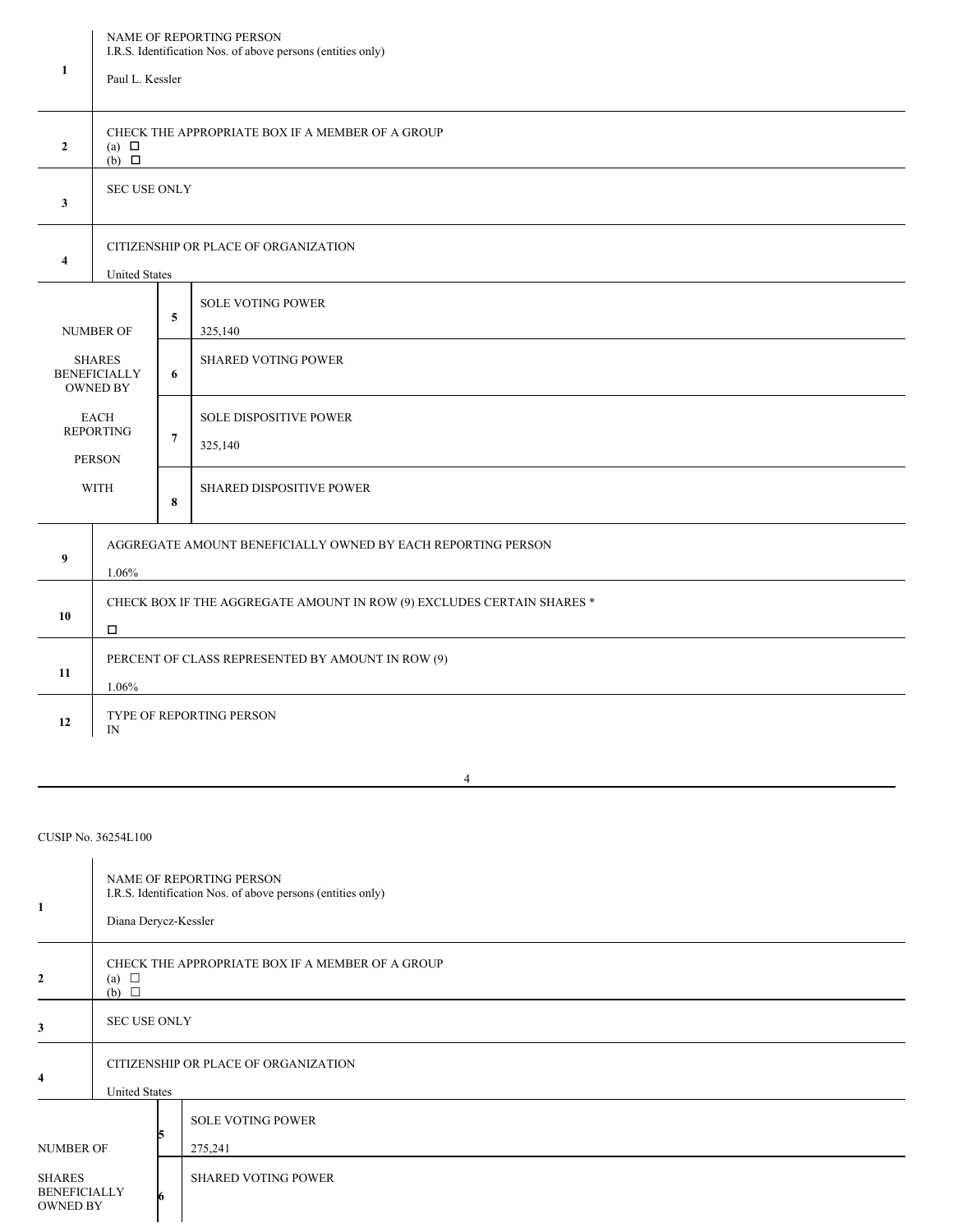| EACH<br><b>REPORTING</b><br>PERSON<br><b>WITH</b> |                                                                                  |   | <b>SOLE DISPOSITIVE POWER</b><br>275,241 |
|---------------------------------------------------|----------------------------------------------------------------------------------|---|------------------------------------------|
|                                                   |                                                                                  | 8 | <b>SHARED DISPOSITIVE POWER</b>          |
| 9                                                 | AGGREGATE AMOUNT BENEFICIALLY OWNED BY EACH REPORTING PERSON<br>0.8997%          |   |                                          |
| 10                                                | CHECK BOX IF THE AGGREGATE AMOUNT IN ROW (9) EXCLUDES CERTAIN SHARES *<br>$\Box$ |   |                                          |
| 11                                                | PERCENT OF CLASS REPRESENTED BY AMOUNT IN ROW (9)<br>0.8997%                     |   |                                          |
| 12                                                | TYPE OF REPORTING PERSON<br>IN                                                   |   |                                          |

### CUSIP No. 36254L100

The Reporting Persons named in Item 2 below are hereby jointly filing this Schedule 13G Amendment No. 16 (this "Statement") because due to certain relationships among the Reporting Persons, such Reporting Persons may be deemed to beneficially own the same securities named in Item 4 below by one of the Reporting Persons. In accordance with Rule 13d-1(k)(1)(iii) promulgated pursuant to the Securities Exchange Act of 1934, as amended (the "Exchange Act"), the Reporting Persons named in Item 2 below have executed a written agreement relating to the joint filing of this Statement (the "Joint Filing Agreement"), a copy of which is attached hereto as Exhibit 1.

5

ITEM 1.

- (a) Name of Issuer: GT Biopharma, Inc.
- (b) Address of Issuer's Principal Executive Offices: 8000 Marina Blvd, Suite 100, Brisbane, CA 94005

ITEM 2.

- (a) Name of Person(s) Filing (collectively, the "Reporting Persons"): Bristol Investment Fund, Ltd. ("Bristol Fund"), Bristol Capital, LLC ("Bristol Capital"), Paul L. Kessler and Diana Derycz-Kessler
- (b) Address of Principal Business Office, or if None, Residence: For Bristol Fund: Citco Trustees (Cayman) Limited, 89 Nexus Way, Camana Bay, PO Box 311063, Grand Cayman KY1-1205, Cayman Islands

For Bristol Capital, Paul L. Kessler and Diana Derycz-Kessler: 555 Marin Street, Suite 140, Thousand Oaks, CA 91360

- (c) Citizenship: For Bristol Fund: Cayman Islands For Bristol Capital: Delaware For Paul L. Kessler and Diana Derycz-Kessler: United States
- (d) Title of Class of Securities: Common Stock
- (e) CUSIP Number: 36254L100

ITEM 3. IF THIS STATEMENT IS FILED PURSUANT TO SS.240.13d-1(b) OR 240.13d-2(b) OR (c), CHECK WHETHER THE PERSON FILING IS A:

- (a) £ Broker or dealer registered under Section 15 of the Act (15 U.S.C.78o).
- (b)  $\pounds$  Bank as defined in Section 3(a)(6) of the Act (15 U.S.C. 78c).
- (c)  $\text{\textsterling}$  Insurance company as defined in Section 3(a)(19) of the Act (15 U.S.C. 78c).
- (d)  $\pounds$  Investment company registered under Section 8 of the Investment Company Act of 1940 (15 U.S.C. 80a-8).<br>(e)  $\pounds$  An investment adviser in accordance with ss.240.13d-1(b)(1)(ii)(E);
- (e)  $\pm$  An investment adviser in accordance with ss. 240.13d-1(b)(1)(ii)(E);<br>(f)  $\pm$  An employee benefit plan or endowment fund in accordance with ss.
- An employee benefit plan or endowment fund in accordance with ss.240.13d-1(b)(1)(ii)(F);
- (g)  $\pounds$  A parent holding company or control person in accordance with ss.240.13d-1(b)(1)(ii)(G);
- (h) £ A savings associations as defined in Section 3(b) of the Federal Deposit Insurance Act (12 U.S.C. 1813);
- (i)  $\pounds$  A church plan that is excluded from the definition of an investment company under section 3(c)(14) of the Investment Company Act of 1940 (15 U.S.C. 80a-3);
- (i)  $\pounds$  Group, in accordance with ss. 240.13d-1(b)(1)(ii)(J).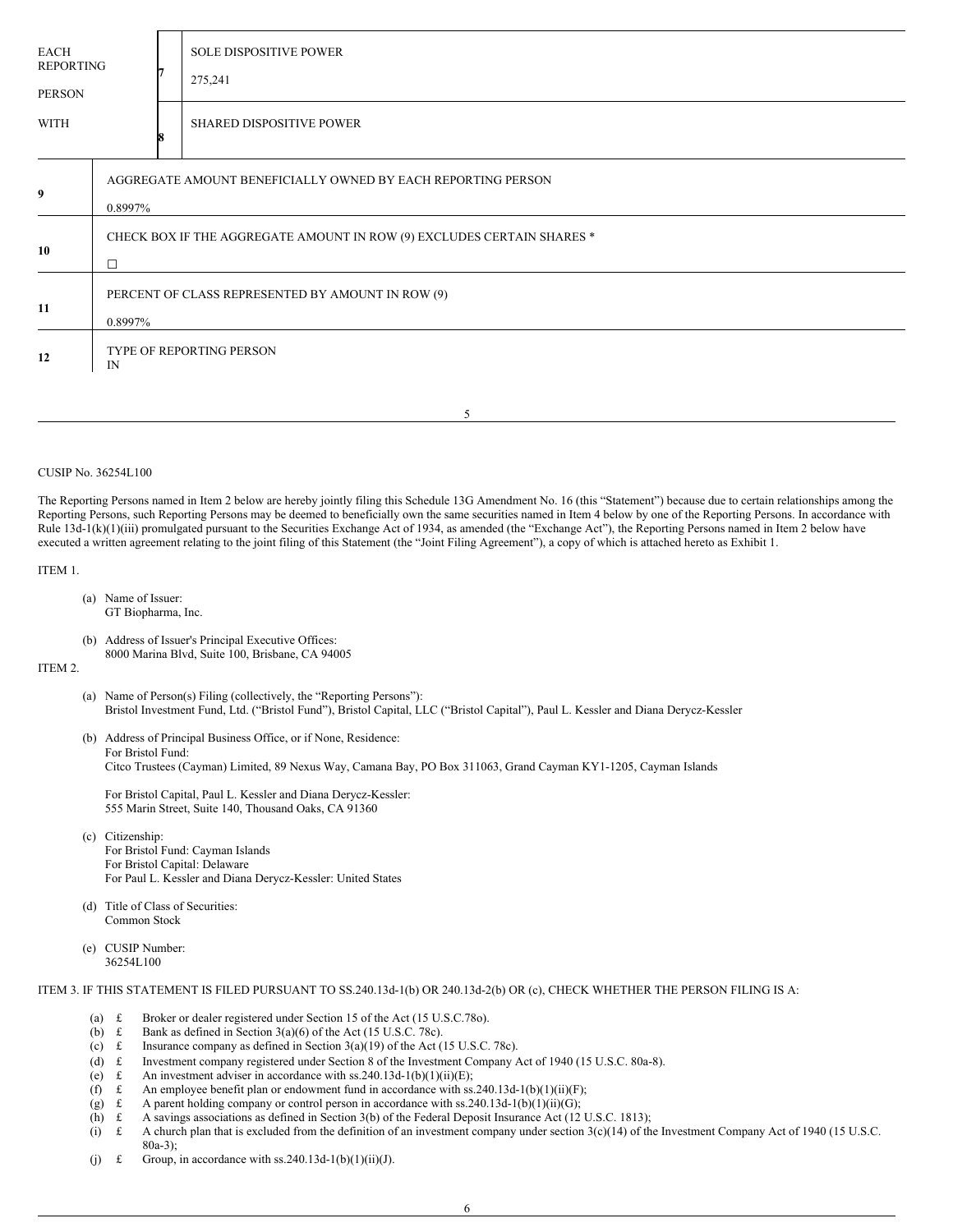#### ITEM 4. OWNERSHIP

Provide the following information regarding the aggregate number and percentage of the class of securities of the issuer identified in Item 1.

(i) Bristol Investment Fund, Ltd.:

- (a) Amount beneficially owned: 0
- (b) Percent of class: 0%
- (c) Number of shares as to which such person has:
	- (i) Sole power to vote or to direct the vote  $\overline{0}$
	- (ii) Shared power to vote or to direct the vote
	- (iii) Sole power to dispose or to direct the disposition of  $\theta$
	- (iv) Shared power to dispose or to direct the disposition of

#### (ii) Bristol Capital, LLC:

- (a) Amount beneficially owned: 0
- (b) Percent of class: 0%
- (c) Number of shares as to which such person has:
	- (i) Sole power to vote or to direct the vote  $\Omega$
	- (ii) Shared power to vote or to direct the vote
	- (iii) Sole power to dispose or to direct the disposition of  $\theta$
	- (iv) Shared power to dispose or to direct the disposition of

### (iii) Paul L. Kessler:

- (a) Amount beneficially owned: 325,140
- (b) Percent of class: 1.06%
- (c) Number of shares as to which such person has:
	- (i) Sole power to vote or to direct the vote 325,140
	- (ii) Shared power to vote or to direct the vote
	- (iii) Sole power to dispose or to direct the disposition of 325,140
	- (iv) Shared power to dispose or to direct the disposition of

(iii) Diana Derycz-Kessler:

- (a) Amount beneficially owned: 275,241
- (b) Percent of class: 0.8997%
- (c) Number of shares as to which such person has:
	- (i) Sole power to vote or to direct the vote 275,241
	- (ii) Shared power to vote or to direct the vote
	- (iii) Sole power to dispose or to direct the disposition of 275,241
	- (iv) Shared power to dispose or to direct the disposition of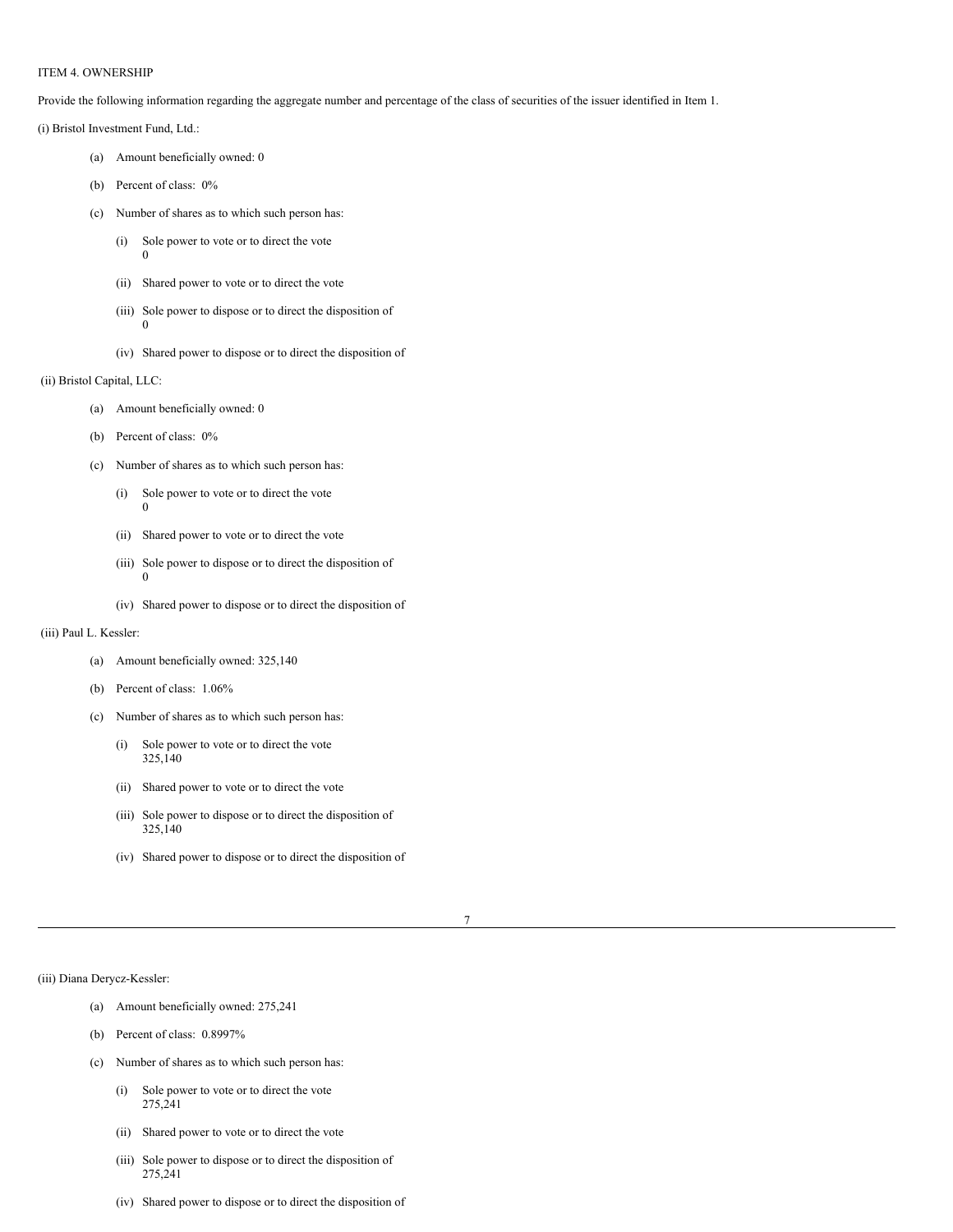INSTRUCTION. For computations regarding securities which represent a right to acquire an underlying security SEE ss.240.13d3(d)(1).

# ITEM 5. OWNERSHIP OF FIVE PERCENT OR LESS OF A CLASS.

If this statement is being filed to report the fact that as of the date hereof the reporting person has ceased to be the beneficial owner of more than five percent of the class of securities, check the following [X].

INSTRUCTION: Dissolution of a group requires a response to this item.

## ITEM 6. OWNERSHIP OF MORE THAN FIVE PERCENT ON BEHALF OF ANOTHER PERSON.

If any other person is known to have the right to receive or the power to direct the receipt of dividends from, or the proceeds from the sale of, such securities, a statement to that effect should be included in response to this item and, if such interest relates to more than five percent of the class, such person should be identified. A listing of the shareholders of an investment company registered under the Investment Company Act of 1940 or the beneficiaries of employee benefit plan, pension fund or endowment fund is not required.

# ITEM 7. IDENTIFICATION AND CLASSIFICATION OF THE SUBSIDIARY WHICH ACQUIRED THE SECURITY BEING REPORTED ON BY THE PARENT HOLDING COMPANY.

If a parent holding company or Control person has filed this schedule, pursuant to Rule 13d-1(b)(1)(ii)(G), so indicate under Item 3(g) and attach an exhibit stating the identity and the Item 3 classification of the relevant subsidiary. If a parent holding company or control person has filed this schedule pursuant to Rule 13d-1(c) or Rule 13d-1(d), attach an exhibit stating the identification of the relevant subsidiary.

#### ITEM 8. IDENTIFICATION AND CLASSIFICATION OF MEMBERS OF THE GROUP.

If a group has filed this schedule pursuant to ss.240.13d-1(b)(1)(ii)(J), so indicate under Item 3(j) and attach an exhibit stating the identity and Item 3 classification of each member of the group. If a group has filed this schedule pursuant to ss.240.13d-1(c) or ss.240.13d-1(d), attach an exhibit stating the identity of each member of the group.

# ITEM 9. NOTICE OF DISSOLUTION OF GROUP.

Notice of dissolution of a group may be furnished as an exhibit stating the date of the dissolution and that all further filings with respect to transactions in the security reported on will be filed, if required, by members of the group, in their individual capacity. See Item 5.

$$
8 \\
$$

#### ITEM 10. CERTIFICATIONS.

(a) The following certification shall be included if the statement is filed pursuant to Rule 13d-1(b):

"By signing below I certify that, to the best of my knowledge and belief, the securities referred to above were acquired and are held in the ordinary course of business and were not acquired and not held for the purpose of or with the effect of changing or influencing the control of the issuer of the securities and were not acquired and are not held in connection with or as a participant in any transaction having such purpose or effect."

(b) The following certification shall be included if the statement is filed pursuant to Rule 13d-1(c):

"By signing below I certify that, to the best of my knowledge and belief, the securities referred to above were not acquired and are not held for the purpose of or with the effect of changing or influencing the control of the issuer of the securities and were not acquired and are not held in connection with or as a participant in any transaction having such purpose or effect."

#### SIGNATURE

After reasonable inquiry and to the best of my knowledge and belief, I certify that the information set forth in this statement is true, complete and correct.

| February 28, 2022       |
|-------------------------|
| (Date)                  |
|                         |
| /s/ PAUL KESSLER        |
| (Signature)             |
|                         |
| Paul Kessler, Director  |
| $\Delta T = 70^\circ.1$ |

(Name/Title)

The original statement shall be signed by each person on whose behalf the statement is filed or his authorized representative. If the statement is signed on behalf of a person by his authorized representative other than an executive officer or general partner of the filing person, evidence of the representative's authority to sign on behalf of such person shall be filed with the statement, provided, however, that a power of attorney for this purpose which is already on file with the Commission may be incorporated by reference. The name and any title of each person who signs the statement shall be typed or printed beneath his signature.

NOTE: Schedules filed in paper format shall include a signed original and five copies of the schedule, including all exhibits. See ss.240.13d-7 for other parties for whom copies are to be sent.

Attention: Intentional misstatements or omissions of fact constitute Federal criminal violations (See 18 U.S.C. 1001)